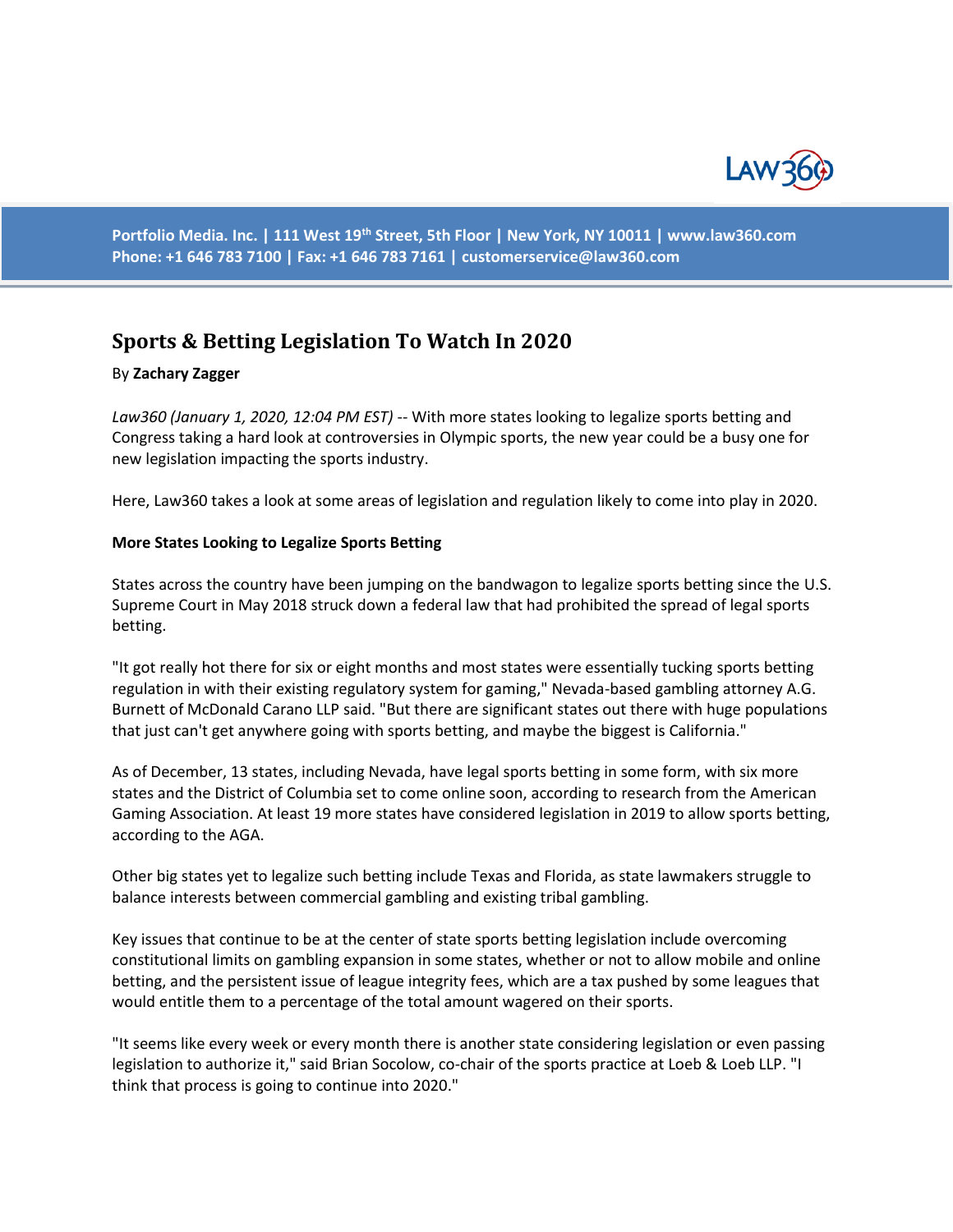Part of that optimism comes from the fact the professional sports leagues have seemed to turn the corner on sports betting, looking to benefit from the growing market after spending years in court seeking to stop it.

"The professional sports leagues are getting involved in the sports betting industry," said Morgan Lewis & Bockius LLP partner David McManus. "They are focused on ... integrity and ... monetizing their product, both with respect to their data and the game on the field or court. There is a growing recognition it is another way to grow and secure [their] fan base."

More and more companies are also continuing to enter the market, showing its potential for growth and the potential for more tax revenue for state coffers.

"We are starting to see the sports gambling industry evolve beyond smaller start-ups and bookmaking companies," McManus said. "We are now starting to see larger and larger corporations beginning to invest in this industry, bringing big data, strength and experience to the industry."

## **Bills Would Allow NCAA Athletes to Be Paid for Endorsements**

California Gov. Gavin Newsom in September signed a bill to allow college athletes in the state to sign endorsements despite NCAA rules against it, spurring a wave of states to consider similar bills and putting pressure on the NCAA to change its system.

Bills have been introduced or planned in at least Florida, Minnesota, Pennsylvania, New Jersey, New York and South Carolina. The planned South Carolina bill goes further than California's bill, opening the door to direct payments to college athletes from their schools. Even some federal lawmakers are getting in on the action.

But while many had expected this development to lead to protracted litigation involving the NCAA, the organization agreed to consider rule changes to "permit" college athletes the "opportunity to benefit" from their names, images and likenesses "in a manner consistent with the collegiate model." The NCAA will continue to "gather feedback" through April before new rules are set by January 2021.

"It was surprising to see what the NCAA did in response to what California did," said Morgan Lewis partner Baird Fogel. "There were other states gearing up to pass similar legislation to California. But the California legislation was not due to become effective until 2023 specifically to allow for what everyone assumed would be years of legal challenges on the NCAA side. For the NCAA to just jump that entire expected phase and come in and say 'yeah, we are going to allow this' has sent everyone back to the drawing table."

But questions remain as to just how far the NCAA will change and whether it will fully satisfy proponents for reform, especially amid an appeal by college athletes in an antitrust case challenging the NCAA's rules capping their compensation, including the name, image and likeness rights restrictions. In the meantime, some of the other bills would take effect sooner than the 2023 start date for the California bill.

Still, experts say it will be interesting to watch what happens in 2020 as the NCAA's movement has somewhat calmed things down, at least for now.

"If I were the NCAA, that would show me how important it is now to lay down a plan that can work,"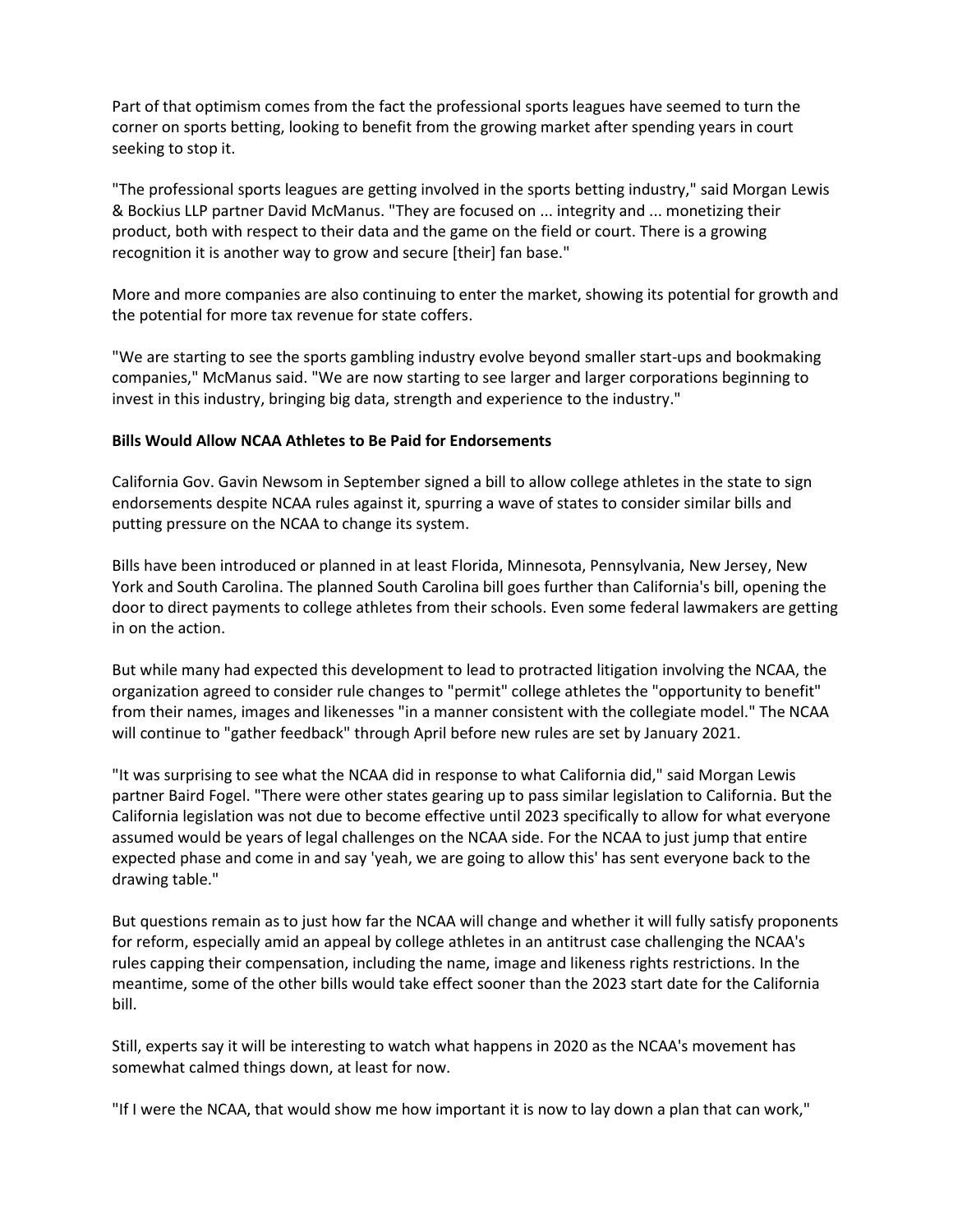said sports and entertainment attorney Tye Gonser of Weinberg Gonser LLP. "That plan can even be in the middle because I don't think people or politicians will care once anything is done even if that step does not go as far as to pay student-athletes as employees, as a lot have called for."

### **Legislation to Make Doping Conspiracies a Federal Crime**

House lawmakers passed a bill in October that would make participation in doping schemes in international sports a federal crime. The bill passed with bipartisan support amid revelations in recent years about a massive state-sponsored Russian doping conspiracy, sending it to the Senate for consideration.

The Rodchenkov Anti-Doping Act of 2019 — named after the former head of the Russian doping lab who has since turned whistleblower — would criminalize schemes in which two or more people enable athletes in international competitions to take illicit performance-enhancing substances. Penalties would include fines up to \$1 million and prison terms of up to 10 years.

The bill comes as the World Anti-Doping Agency in December banned the Russia team from international competitions for manipulating or altering test result data that it sought in its continuing investigation of the Russian scandal.

Proponents say the Rodchenkov Anti-Doping Act would give U.S. authorities a necessary tool to clean up international sports once and for all. Still, it is not clear whether there is enough momentum to push it through the Senate, particularly as the U.S. enters a presidential election year.

## **Senators Seek Congressional Oversight of Olympic Sports**

With an epidemic of sexual assault and abuse scandals across Olympic sports, headlined by the hundreds of allegations against former USA Gymnastics sports doctor Larry Nassar, federal lawmakers are looking to take greater oversight of the Olympics and amateur sports.

Following a series of congressional hearings, U.S. Sens. Jerry Moran, R-Kan., and Richard Blumenthal, D-Conn., introduced sweeping bipartisan legislation in the Senate called the Empowering Olympic and Amateur Athletes Act of 2019.

The bill would give Congress the power to dissolve the board of directors of the U.S. Olympic & Paralympic Committee and revoke the certification of an individual Olympic sport national governing body by passing a "joint resolution," if lawmakers believe they are not upholding their duties to promote Olympic sports and the safety of athletes.

The bill would further require the USOPC to provide \$20 million in annual funding to the U.S. Center for SafeSport, an independent organization tasked with stopping abuse in Olympic sports. Since being officially authorized by Congress in 2017, the organization has complained that it has been overwhelmed with abuse allegations.

The "time is really ripe" for reform of Olympic sports in the U.S., but the current bill may not be the best way to do it, according to Mark Conrad, a law and ethics professor at Fordham University and expert on Olympic sports governance.

"I think that the act is just not practical the way these [national governing bodies] are set up and the